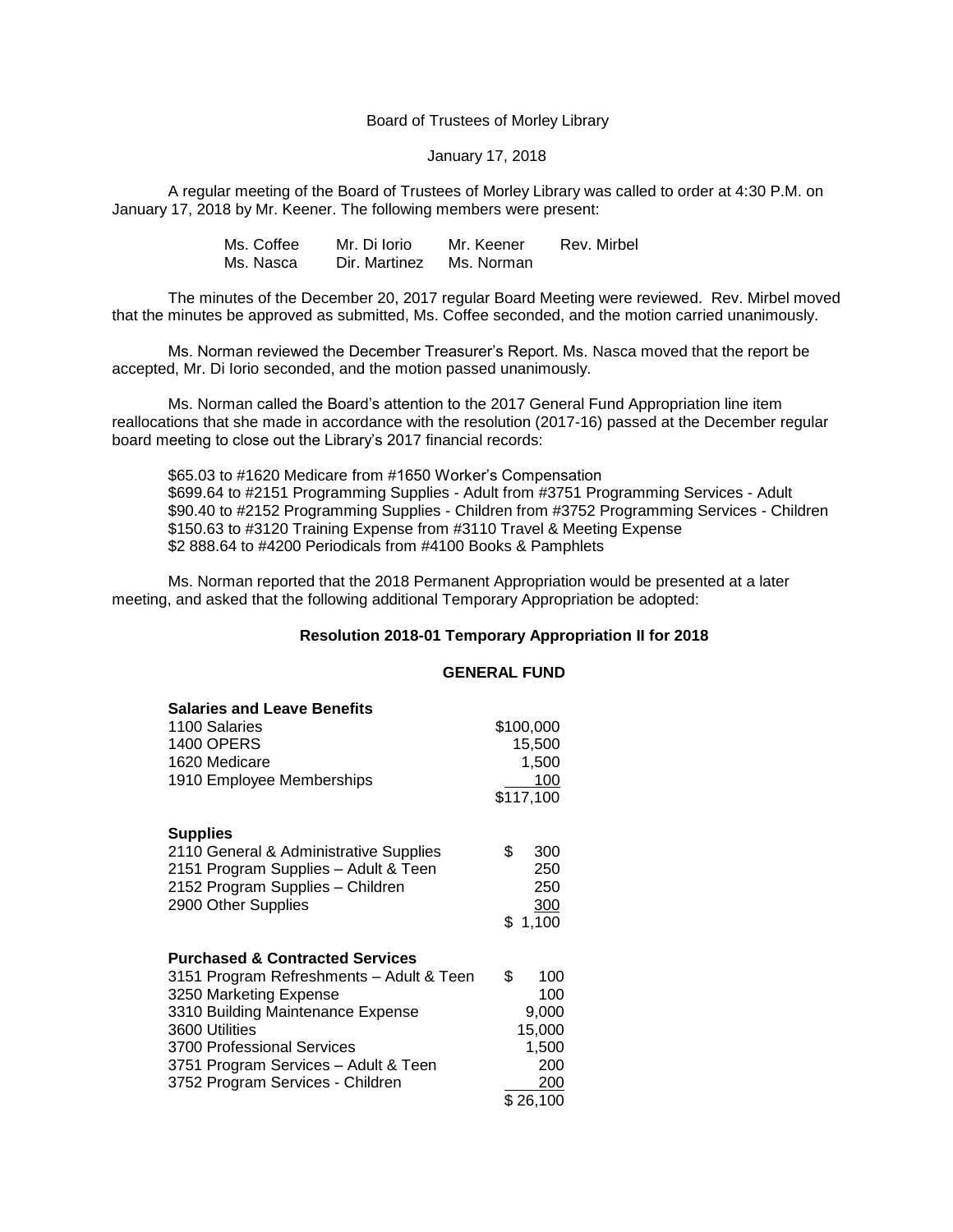| <b>Library Materials &amp; Information</b> |                   |
|--------------------------------------------|-------------------|
| 4100 Books & Pamphlets                     | \$<br>5,000       |
| 4110 E Books                               | 500               |
| 4200 Periodicals                           | 500               |
| 4320 Music CDs                             | 500               |
| 4321 Digital Music                         | 100               |
| 4330 Audiobooks                            | 500               |
| 4332 Digital Audiobooks                    | 500               |
| 4360 DVDs                                  | 700               |
| 4370 BluRays                               | 200               |
| 4380 Video Games                           | 300               |
| 4510 Data Bases                            | 1,200             |
|                                            | 10,000<br>\$.     |
| <b>Contingency</b>                         |                   |
| 8900 Contingency                           | \$3,000           |
| <b>TOTAL GENERAL FUND</b>                  | \$157,300         |
|                                            | <b>TRUST FUND</b> |
| 1190 Termination Payments                  | \$<br>100         |
| <b>TOTAL TRUST FUND</b>                    | \$<br>100         |

Ms. Green moved adoption of the Resolution, Rev. Mirbel seconded, and the motion carried unanimously.

Ms. Norman requested that the Board make the following resolution:

## **Resolution 2018-02**

## **Readopting Section 125 Premium Only Plan for Plan Year Ending January 31, 2019**

RESOLVED, that the form of Amended Section 125 Cafeteria Plan effective February 1, 2018 presented to this meeting is hereby approved and adopted and that the proper officers of the Employer are hereby authorized and directed to execute and deliver to the Administrator of the Plan one or more counterparts of the Plan.

RESOLVED, that the Administrator shall be instructed to take such actions that are deemed necessary and proper in order to implement the amended Plan, and to set up adequate accounting and administrative procedures to provide benefits under the Plan.

RESOLVED, that the proper officers of the Employer shall act as soon as possible to notify the employees of the Employer of the adoption of the amended Plan by delivering to each employee a copy of the summary description of the Plan in the form of the Summary Plan Description presented to this meeting, which form is hereby approved.

Rev. Mirbel so moved, Ms. Nasca seconded, and the motion carried unanimously.

Director Martinez reviewed the preliminary year end Circulation Statistics report.

The decision to place a 5 year vs. a permanent 1 mill operating levy on the November ballot was discussed briefly. Director Martinez will contact the Ohio Library Council to make sure the Library would not lose the state-supplied property tax rollbacks if the levy was made permanent.

Director Martinez noted that the following gifts had been made in memory of Kathleen Horvath: \$80 from Lois Heckman; \$35 from the WELP Remembrance Fund; \$50 from Debra Habat; \$100 from